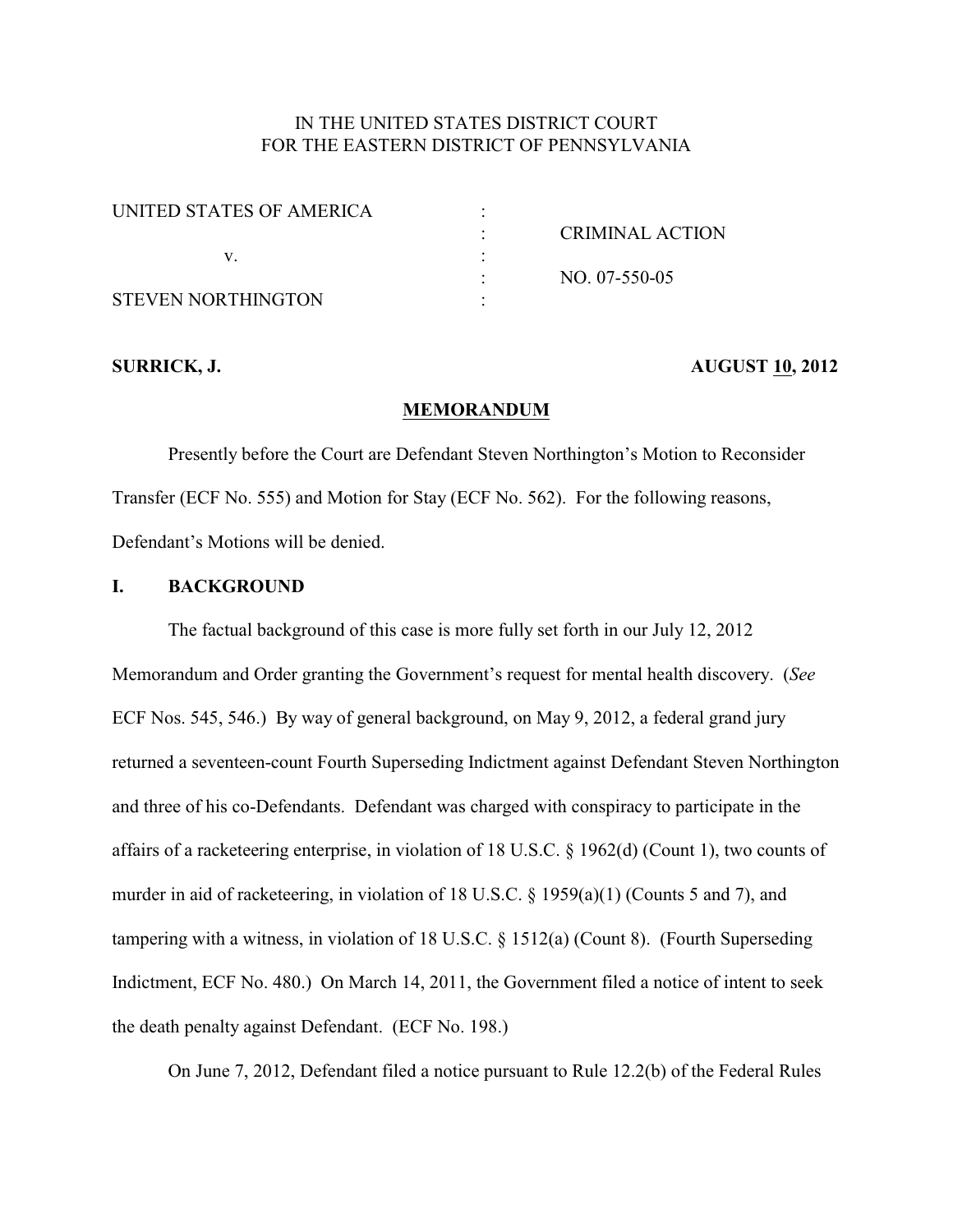of Criminal Procedure. (Rule 12.2(b) Notice, ECF No. 513.) His Rule 12.2(b) Notice states that "the defense may seek to introduce expert evidence relating to a mental condition of the Defendant bearing on the issue of punishment." (*Id.* at  $\P$  1.)<sup>1</sup> On June 11, 2012, counsel for Defendant notified the Government that Defendant would likely be requesting a pretrial hearing pursuant to *Atkins v. Virginia*, 536 U.S. 304 (2002).<sup>2</sup> Counsel also advised that the defense expert reports had not yet been finalized but that he expected to receive final reports in sixty days. (*See* ECF No. 533.) Counsel for Defendant subsequently provided the Government with a complete list of all psychological tests administered to Defendant, including the dates the tests had been administered. (*Id.*)

On June 14, 2012, a status conference was held to discuss the mental health testing of Defendant pursuant to his Rule 12.2(b) Notice. (June 14, 2012 Hr'g Tr. 1 (on file with Court).) At the conference, the parties discussed the scheduling of a competency evaluation of Defendant, as well as the scheduling of the Government's psychological testing of Defendant for purposes of

<sup>&</sup>lt;sup>1</sup> The Rule 12.2(b) Notice further states that Defendant "may offer testimony by one or more neuropsychologists, social psychologists and neuropsychiatrists . . . concerning cognitive and intellectual disabilities and brain damage and how these deficiencies combined with [his] social and institutional history to adversely affect his development and adjustment to living in his community and his reaction to and decision-making concerning the circumstances alleged in the Indictment . . . ." (Rule 12.2(b) Notice  $\P$ [2, 5.)

<sup>&</sup>lt;sup>2</sup> An *Atkins* hearing is an evidentiary hearing conducted in order to determine whether the defendant is intellectually disabled and therefore ineligible to receive the death penalty. *See Atkins v. Virginia*, 536 U.S. 304, 321 (2002) (holding that imposition of the death penalty against an intellectually disabled individual is unconstitutional); *see also United States v. Smith*, 790 F. Supp. 2d 482, 503 (E.D. La. 2011) ("The point of an *Atkins* hearing is to determine whether a person was mentally retarded at the time of the crime and therefore ineligible for the death penalty.").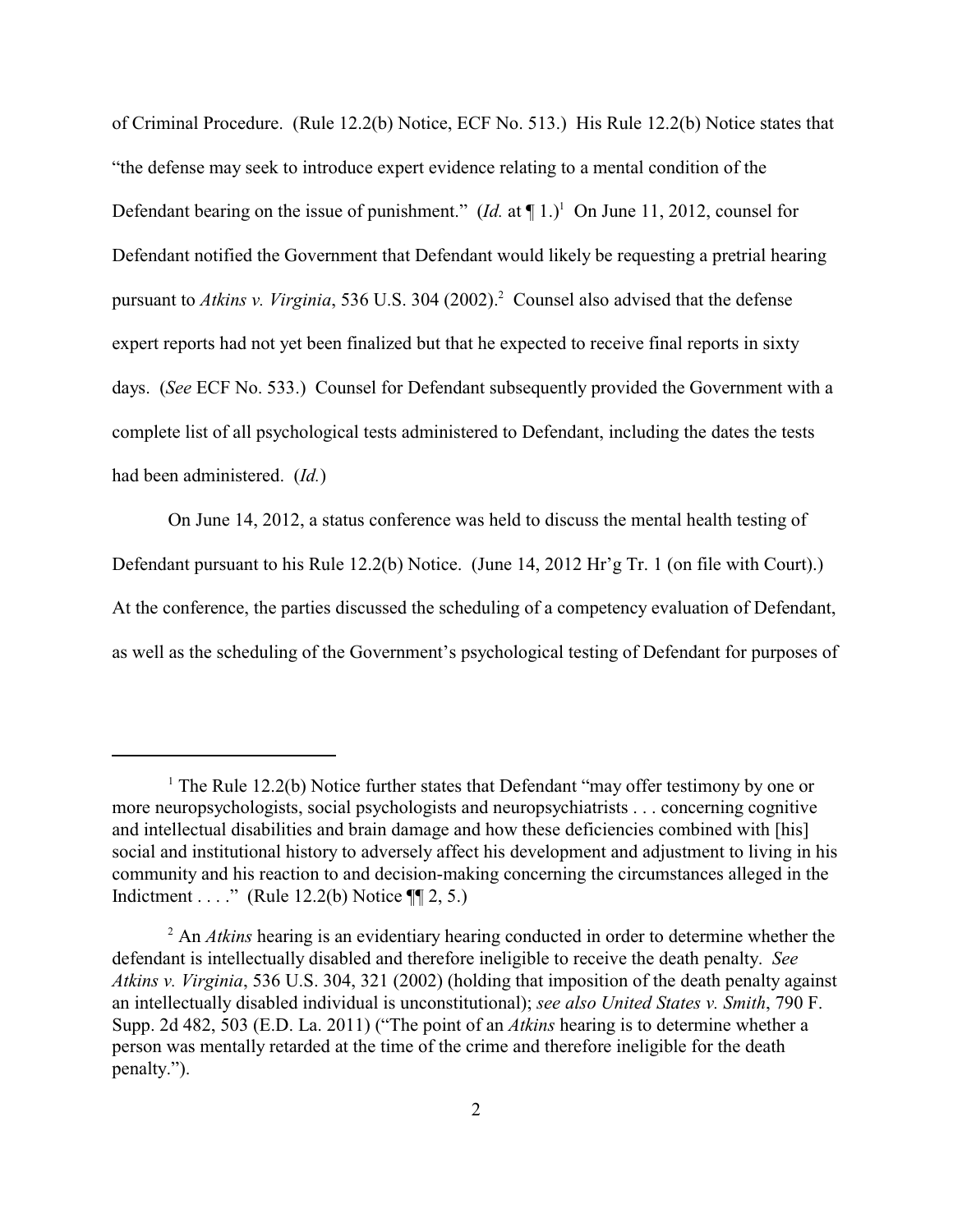rebuttal. $3$  The Government stated at the conference that its experts require the results and reports of Defendant's expert before examining Defendant. (June 14 Hr'g Tr. 1 at 9-10.) The Government also stated that its experts were located at the Medical Center for Federal Prisoners ("MCFP") in Springfield, Missouri. (*See id*. at 7 ("The mental health experts who do these types of analyses for the government in these cases are in Springfield, Missouri. It's standard course that these individuals are sent to Springfield, Missouri for the analysis.").)

On June 18, 2012, the Government requested discovery of Defendant's mental health evidence. (*See* ECF No. 532.) Another status conference was held on July 2, 2012, at which counsel for Defendant agreed to immediately turn over all raw data and test results to the Government. Counsel also advised that expert reports were not yet available. The Government expressed concerns about the timing of its examination in light of the impending trial, which was scheduled for September 10, 2012. The parties agreed that an *Atkins* hearing would be necessary prior to the start of trial. The Government advised that, in order to get the examination accomplished in time to avoid a delay in trial, it would need to send Defendant to Springfield, Missouri where its experts were located. Defense counsel requested that Defendant be transferred to a Bureau of Prisons facility in West Virginia for the testing rather than Missouri.

 On July 12, 2012, a Memorandum and Order were entered granting the Government's request for discovery of Defendant's mental health evidence. (*See* ECF Nos. 545, 546.) Pursuant to the Order, Defendant was to provide its expert reports to a firewalled attorney for the

<sup>&</sup>lt;sup>3</sup> On July 3, 2012, an Order was entered appointing Dr. Pogos H. Voskanian, M.D. to conduct the competency evaluation and to submit a report to the Court. (ECF No. 542.) Shortly after the Order was entered, Dr. Voskanian conducted an evaluation of Defendant and submitted a report to the Court.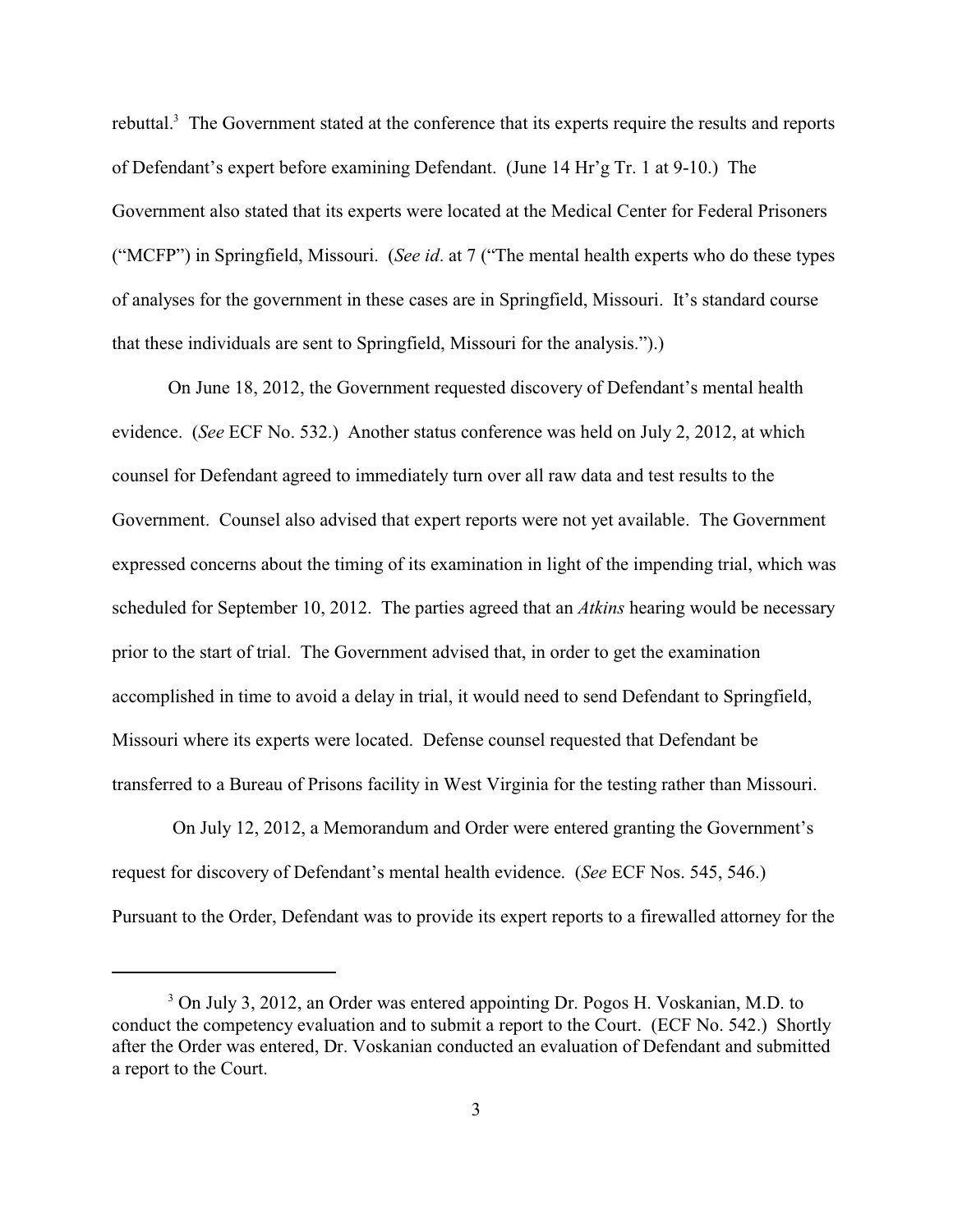Government on or before July 25, 2012. (Discovery Order  $\P$  3.)<sup>4</sup> On the date the reports were due, counsel for Defendant provided the firewalled attorney with three expert reports in support of Defendant's *Atkins* claim. (Def.'s Mot. Reconsider 1, ECF No. 555 (filed *ex parte*).)These reports were termed "preliminary reports" even though the Order provided that "final reports" would be provided. (Gov't's Statement, ECF No. 565.)

On July 25, 2012, an Order was entered directing that the United States Bureau of Prisons and the United States Marshals Service transport Defendant to the MCFP for psychological testing. (Transport Order, ECF No. 552.) Defendant's transport to the MCFP was ordered to facilitate the Government's testing of Defendant in response to Defendant's notice of intent to admit psychological testimony under Rule 12.2(b). (*Id.*) After the Transport Order was entered, defense counsel wrote a letter to the Court raising concerns with the Order. (Def.'s Mot. Reconsider 2.) Defendant's counsel expressed concern that the Government had filed no motion requesting the testing, and that no order governing the scope and parameters of the evaluation had been entered by the Court. (*Id.*) Counsel stated that he does not know the credentials or specialties of the Government's experts, and argued that testing should be strictly limited to the narrow issue of intellectual disability under *Atkins*. Finally, counsel expressed concern "that any stay beyond the few days required for testing will substantially inhibit the preparation of the guilt phase defense." (*Id.*)

On July 30, 2012, Defendant filed a Motion to Reconsider Transfer. (Def.'s Mot.

<sup>&</sup>lt;sup>4</sup> Assistant United States Attorney Maureen McCartney was appointed as the firewalled attorney for the Government. (*See* ECF No. 544) As the firewalled attorney, Ms. McCartney was to receive and review all discovery related to Defendant's *Atkins* claim, including any expert reports.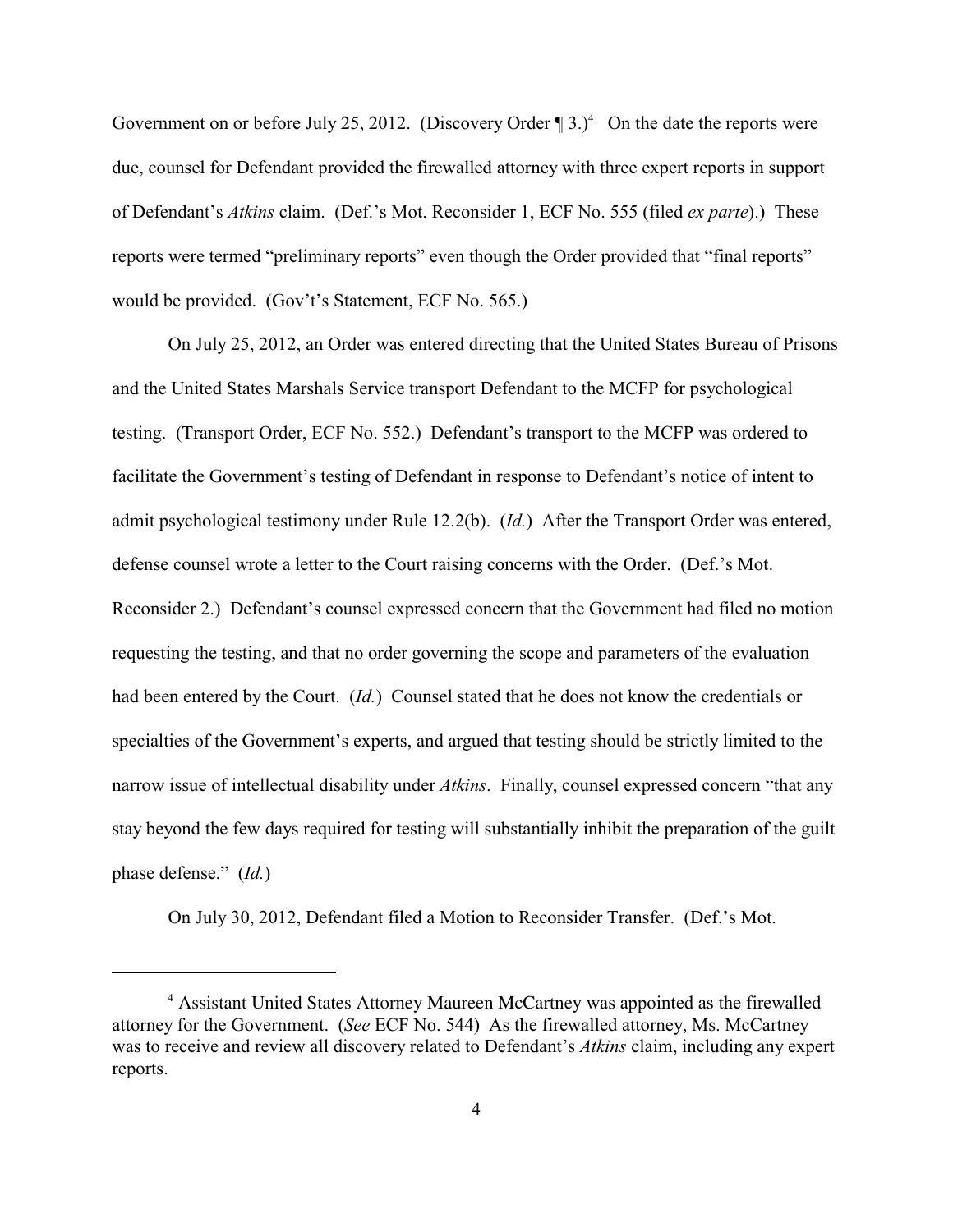Reconsider.) On July 31, 2012, a conference was held with counsel for the Government and counsel for all Defendants. The purpose of the conference was to discuss scheduling in light of the recent developments related to Defendant Northington. As a result of that conference, an Order was entered rescheduling the trial for January 7, 2013 with voir dire of prospective jurors beginning on November 5, 2012. (*See* ECF No. 560.) An *Atkins* hearing was scheduled for October 15, 2012. After the conference with counsel for all Defendants, a conference with just the Government and Northington's attorneys was held. Counsel for Northington again expressed concerns about the Transport Order. Specifically, counsel was concerned about the length of time that Defendant would stay at the MCFP, the scope of testing that would be administered to Defendant, and that the Government would be permitted to conduct twenty-four hour observation and monitoring of Defendant. Addressing counsel's concerns, the Government agreed to limit Defendant's stay at the MCFP to fifteen days, and to provide a list of the tests that would be administered to Defendant. Counsel for the Government advised that it would provide a list containing the names of the tests that its experts would administer, in addition to a list of potential additional tests. The Government explained that its experts often will need to administer additional tests based upon results or observations made during initial tests. Defense counsel also requested that the Government's examination be videotaped. The Government advised that it would consult with its experts with regard to this request.

Despite the agreement reached between the parties at the July 31 status conference, on August 1, 2012, counsel for Northington filed a Notice of Appeal of the Transport Order. (*See*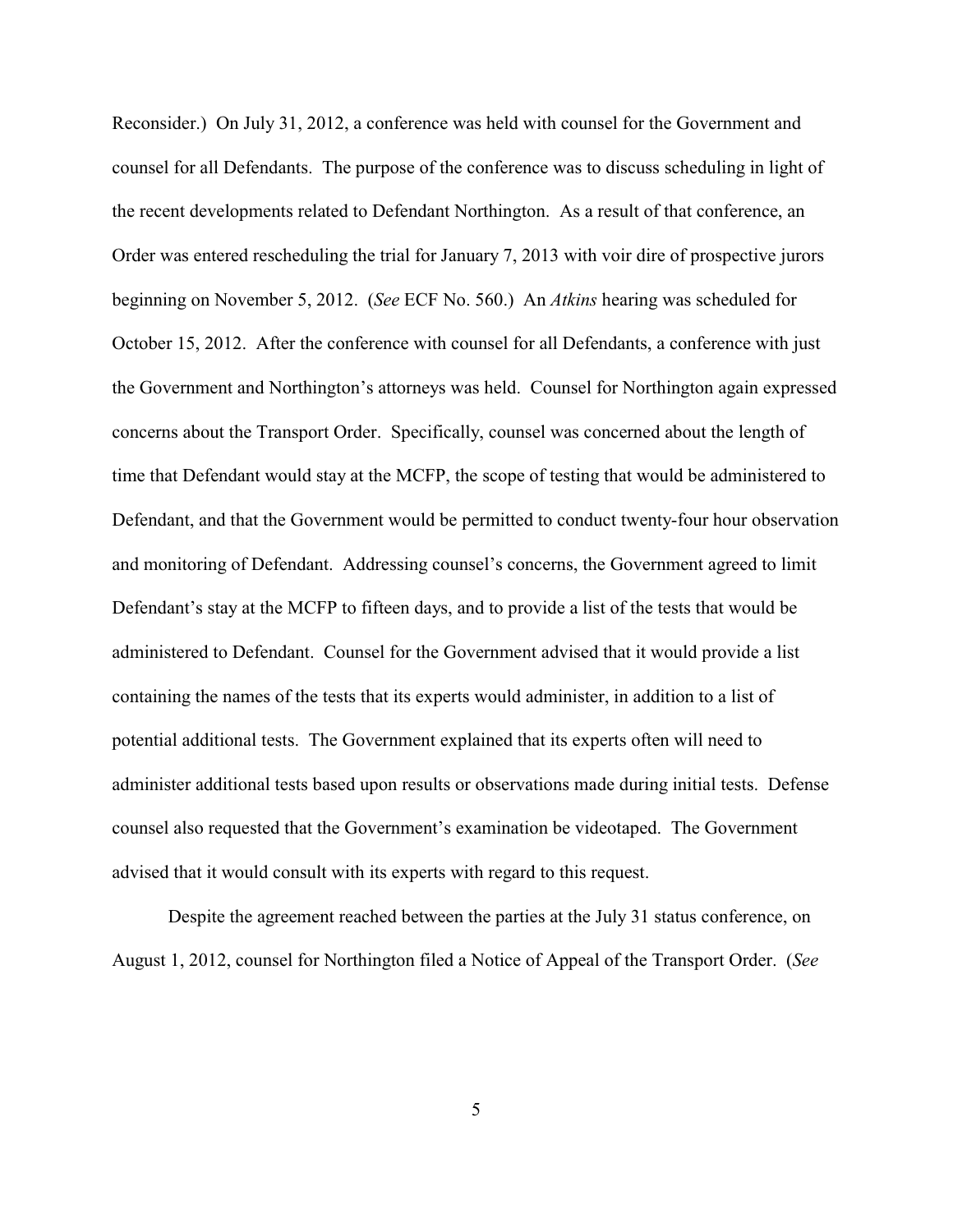ECF No. 558.)<sup>5</sup> Defendant also filed a Motion for Stay of the Transport Order on August 2, 2012. (Def.'s Mot. Stay, ECF No. 562.) The Government filed a Response to the Motion for Stay on August 3, 2012. (Gov't's Stay Resp., ECF No. 563.) Defendant filed a Reply to the Government's Response on August 6, 2012. (Def.'s Reply, ECF No. 564.)

On August 7, 2012, the Government filed a Statement of Intent as to Psychological Testing of Defendant Northington Pursuant to Rule 12.2 Notice. (Gov't's Statement.) The Statement identifies the Government's experts as board-certified forensic psychologists, Dr. Robert L. Denney, Psy. D., and Dr. Lee Ann Preston Baecht, Ph.D. (*Id.* at 3.) The Statement also indicates that, although it is "optimal to allow for 30 days in which to observe and examine a defendant, [the experts] believe they can accomplish their testing within 15 days of Northington's arrival at Springfield." (*Id.* at 5.) In addition, the Statement indicates that the Government's doctors have advised that videotaping should not be done because it has a negative effect on testing, and that Defendant would have the ability to consult with his attorneys by telephone and through attorney visits while at the MCFP. (Gov't's Statement 6.) The Statement identifies the following areas for testing: intelligence (IQ); effort and malingering; learning and memory; achievement; attention; concentration; speed of mental processing; emotional testing; and administering measures of adaptive living. (*Id*. at 6.) The doctors will determine exactly which tests will be administered after they have had the opportunity to review Defendant's testing results. The Government will provide a list of the exact tests to the Court. The Government

 $5$  The Notice of Appeal was docketed at Case No. 12-3186. On August 6, 2012, the Clerk of the Third Circuit entered an Order indicating that "the order on appeal is not final and is not otherwise appealable at this time." *United States v. Northington*, No. 12-3186 (3d Cir.). The Order further directs the parties to file written responses addressing the issue of jurisdiction within fourteen (14) days of the order. (*Id.*)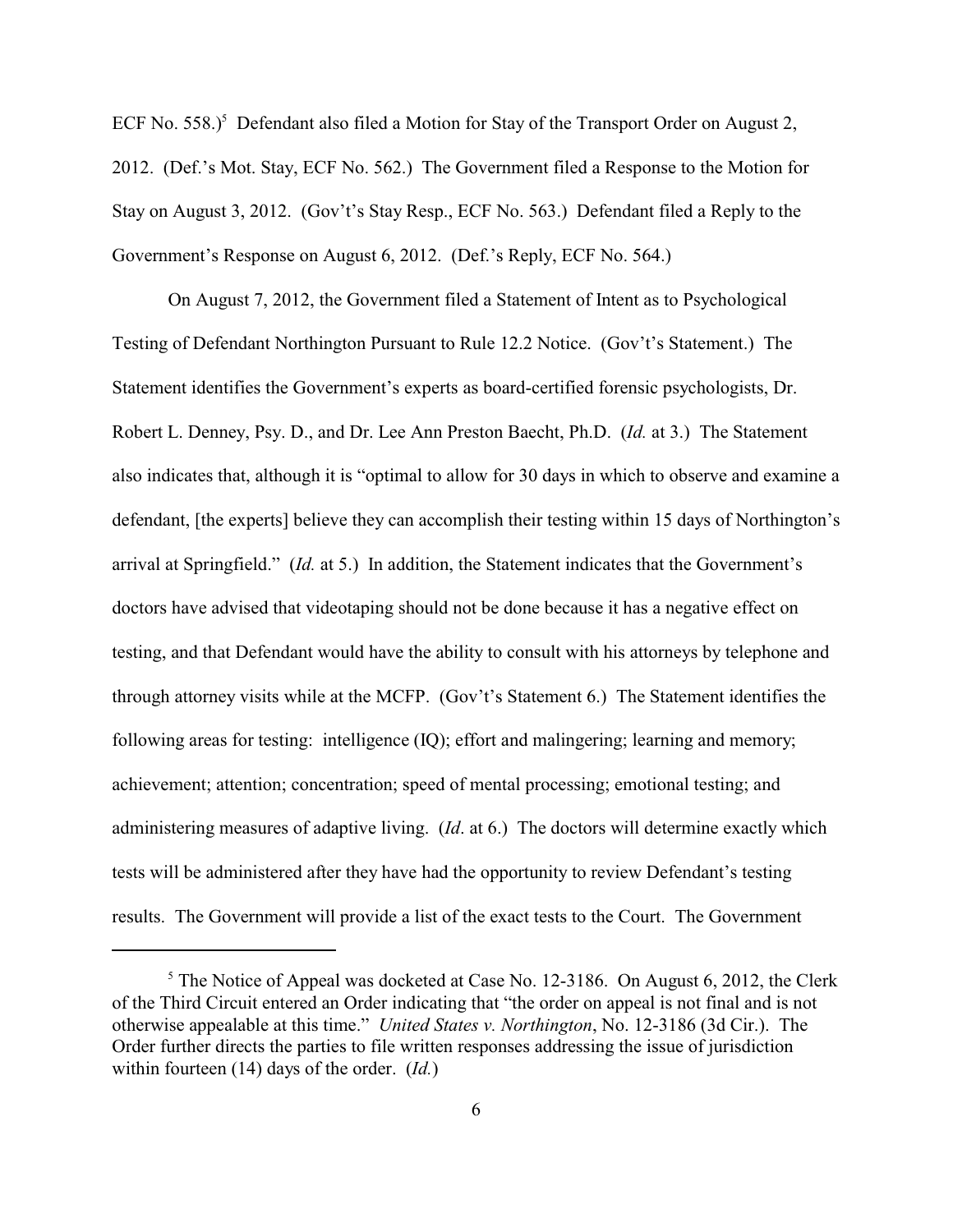requests that the names of the tests to be performed not be revealed to defense counsel unless their communications with Defendant are temporarily suspended. (Gov't's Statement 6 n.2.) The Government is concerned that if the names of the actual tests are revealed to Defendant, then Defendant could learn the questions on such tests, thus compromising the accuracy of the test results. (*Id.*)

#### **II. LEGAL STANDARD**

"Motions for reconsideration may be filed in criminal cases." *United States v. Fiorelli*, 337 F.3d 282, 286 (3d Cir. 2003). The district court exercises broad discretion over motions to reconsider, especially as they pertain to interlocutory orders. *Anthanassious v. Palmer* (*In re Anthanassious)*, 418 F. App'x 91, 95 (3d Cir. 2011); *see also Bausch & Lomb Inc. v. Moria S.A.*, 222 F. Supp. 2d 616, 669 (E.D. Pa. 2002) (noting that a district court has inherent power to reconsider interlocutory orders "'when it is consonant with justice to do so'" (quoting *United States v. Jerry*, 487 F.2d 600, 605 (3d Cir. 1973))).

The purpose of a motion for reconsideration "is to correct manifest errors of law or fact or to present newly discovered evidence." *Kabacinski v. Bostrom Seating, Inc.*, 98 F. App'x 78, 81 (3d Cir. 2004) (quoting *Harsco Corp. v. Zlotnicki*, 779 F.2d 906, 909 (3d Cir. 1985)). The Court may grant a motion for reconsideration if the moving party shows: (1) an intervening change in the controlling law; (2) the availability of new evidence which was not available when the court issued its order; or (3) the need to correct a clear error of law or fact or to prevent a manifest injustice. *United States v. Croce*, 355 F. Supp. 2d 774, 775 (E.D. Pa. 2005) (citing *Max's Seafood Cafe by Lou-Ann, Inc. v. Quinteros*, 176 F.3d 669, 677 (3d Cir. 1999)). Motions to reconsider will only be granted for "compelling reasons such as a change in the law which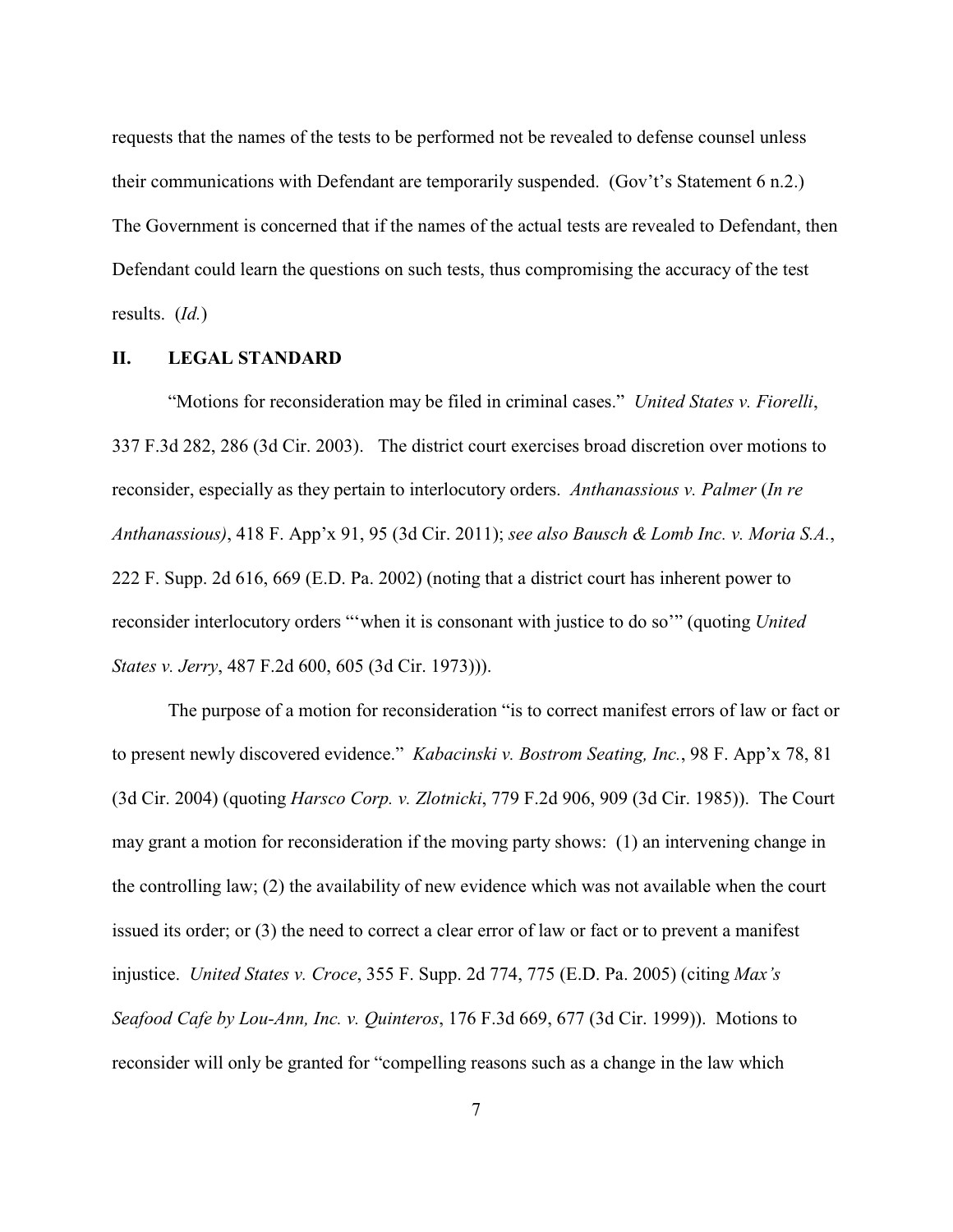reveals that an earlier ruling was erroneous, not for addressing arguments that a party should have raised earlier." *United States v. Dupree*, 617 F.3d 724, 732 (3d Cir. 2010) (citations omitted).

### **III. DISCUSSION**

#### **A. Motion to Reconsider the Transport Order**

Defendant offers four arguments in support of his Motion to Reconsider the Transport Order. First, Defendant argues that he was not given adequate notice of the nature and extent of the Government's proposed examination. Without such notice, Defendant contends that he has not had the opportunity to raise objections to certain aspects of the proposed testing. Second, Defendant argues that the Court lacks the authority to order a custodial examination of Defendant. Third, Defendant contends that he should not be transported out of the Federal Detention Center ("FDC") in Philadelphia because such transfer places his Sixth Amendment right to counsel at risk. Finally, Defendant argues that the Transport Order causes unfair prejudice to him since it gives the Government an advantage by permitting greater access to Defendant and more time to conduct a wider array of tests.

#### *1. Notice of Government Testing*

With respect to Defendant's argument that he had inadequate notice of the proposed testing, at the time that the Transport Order was entered, a formal motion by the Government requesting an examination of Defendant had not been filed. However, Defendant can hardly argue that he was not repeatedly put on notice that the Government intended to schedule psychological testing to address the *Atkins* claim. The Court held numerous lengthy status conferences with defense counsel and the Government, during which details related to the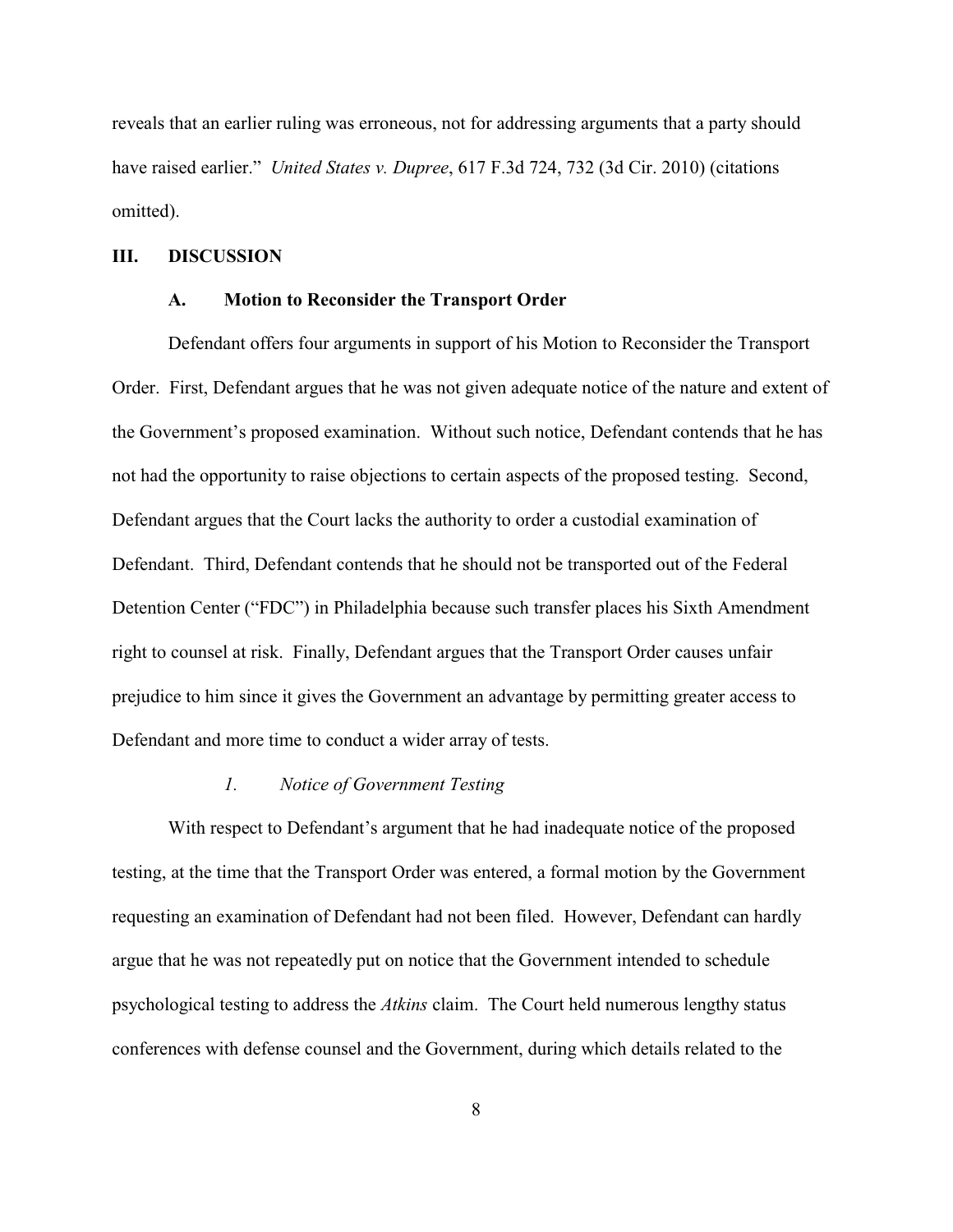Government's proposed examination were discussed. Defense counsel were given the opportunity to, and did in fact, share their input on these details. In fact, the Government advised Defendant of its need to send Defendant to the MCFP to facilitate testing over a month before the Transfer Order was entered. Moreover, implicit in the Court's Memorandum and Order granting the Government's request for mental health discovery was the Government's intention to schedule an examination, and the Court's approval of such examination. A firewalled attorney was appointed for the specific purpose of facilitating that examination and the transfer of expert discovery and reports. Under these circumstances, a formal motion by the Government was hardly necessary since all of the parties understood that an examination of Defendant by the Government's experts would take place and the Government had agreed to formally advise defense counsel and the Court of the names and qualifications of the experts and to provide a list of the tests to be administered.<sup>6</sup>

In any event, the Government has now provided notice to Defendant concerning the details of its intended examination. (ECF No. 565.) The Government has disclosed the names and specialties of its experts. It has indicated that the duration of the proposed testing will be fifteen days. It has provided a list of areas the experts will test, and has agreed to provide the names of the tests its experts will administer once Defendant is transferred to the MCFP.<sup>7</sup> To the extent that defense counsel has objections to any of the tests to be conducted, they may notify the

 $6$  To the extent that a formal motion is required, the Court considers the Government's Statement of Intent as formal notice of its request for an expert examination of Defendant.

 $\frac{7}{7}$  The Government's examination shall include tests that only relate to Defendant's claim of mental retardation. Moreover, the Government shall not administer any medications to Defendant in conjunction with the testing process without first getting approval from this Court.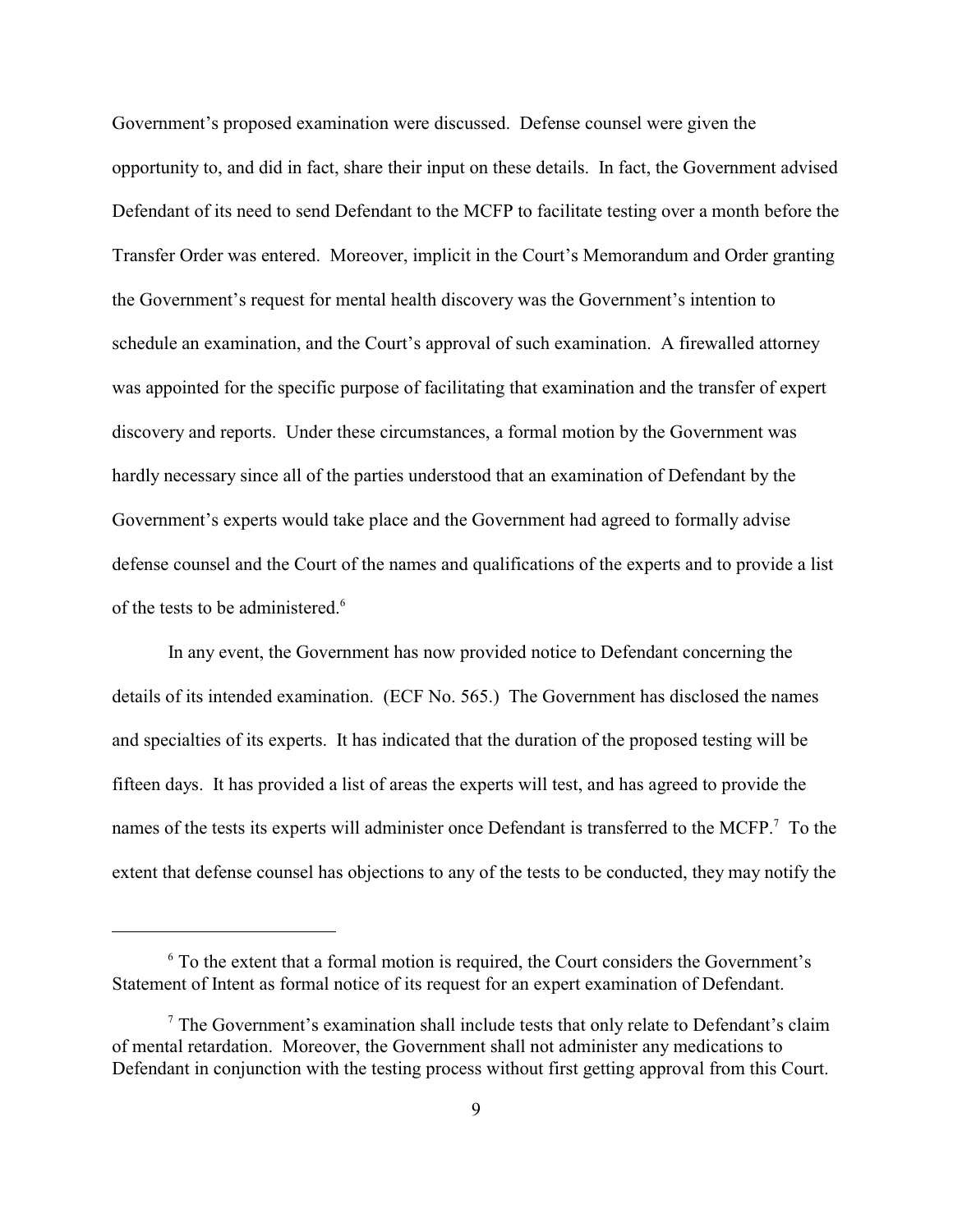Court and the objection will be addressed. Finally, Defendant's counsel will be notified of the date that testing will begin. We are satisfied that Defendant has had adequate notice of the Government's testing. Moreover, the Government has been directed to continue to keep Defendant and the Court advised concerning the details of its testing of Defendant.

#### *2. Court's Authority to Order a Custodial Examination*

Rule 12.2(c) explicitly gives the district court the discretion to decide the procedures governing the Government's examination of a defendant after that defendant has provided notice of his intent to rely on mental health evidence pursuant to Rule 12.2(b). *See* Fed. R. Crim. P.  $12.2(c)(1)(B)$  ("If the defendant provides notice under Rule 12.2(b) the court may . . . order the defendant to be examined under procedures ordered by the court."); *see also* Fed. R. Crim. P. 12.2 advisory committee note ("The [2002] amendment leaves to the court the determination of what procedures should be used for a court-ordered examination on the defendant's mental condition (apart from insanity) . . . . Accordingly, the court is given the discretion to specify the procedures to be used."). The Advisory Committee Notes further provide that, when the examination is ordered in conjunction with an intent to present expert testimony on a defendant's mental condition under Rule  $12.2(b)$ , the Court may be informed by statutory provisions addressing competency and insanity. *See* Fed. R. Crim. P. 12.2 advisory committee note (stating that Court may look to 18 U.S.C. § 4241). The statute addressing a defendant's competency to stand trial, 18 U.S.C. § 4241, states that a court may order a psychiatric or psychological examination pursuant to 18 U.S.C. § 4247(b). *See* 18 U.S.C. § 4241(b). Section 4247(b) states that "for purposes of an examination pursuant to an order under section 4241 . . . the court may commit the person to be examined for a reasonable period, but not to exceed thirty days . . . to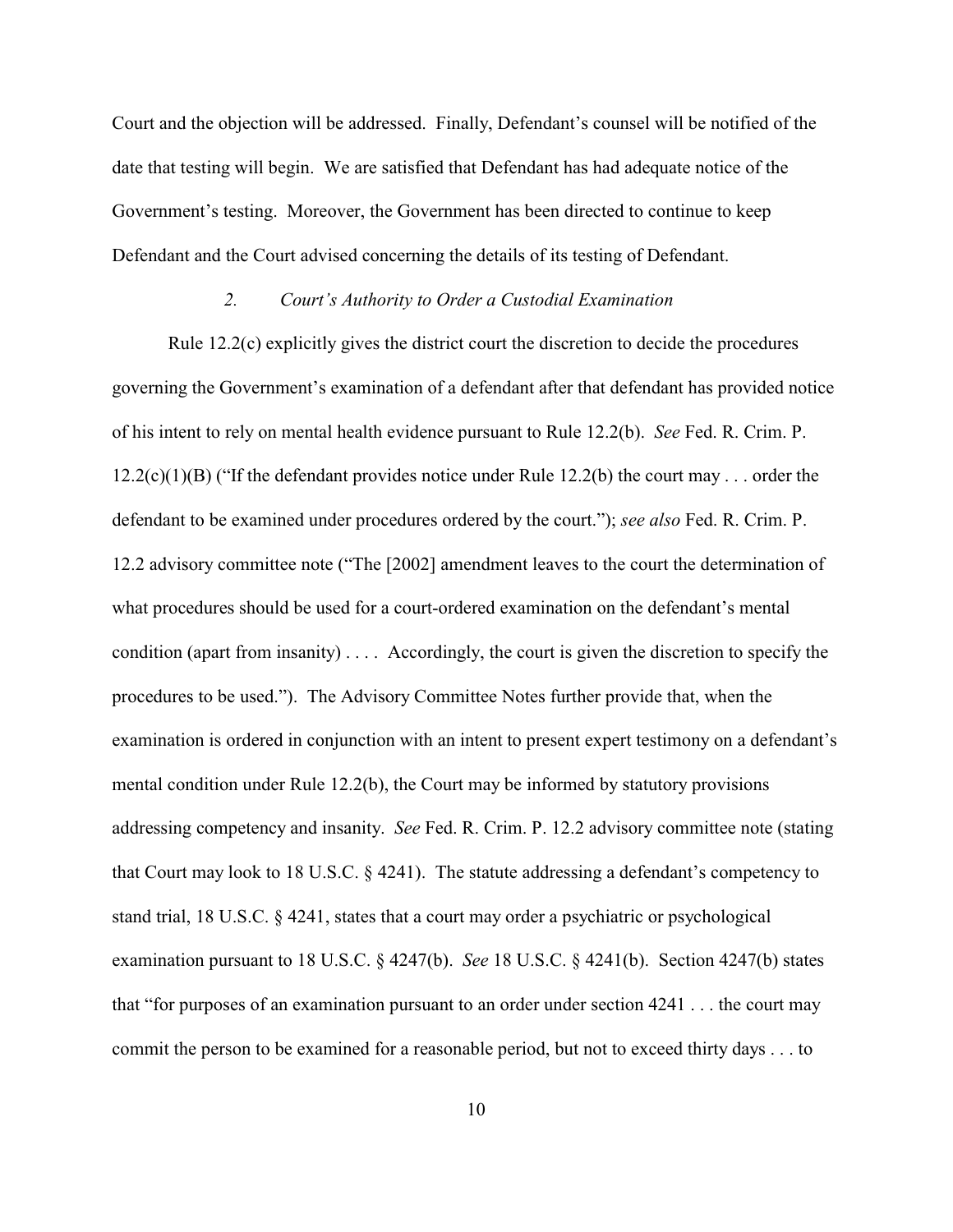the custody of the Attorney General for placement in a suitable facility." 18 U.S.C. § 4247(b).

The Court's authority to permit the Government to conduct an examination at the MCFP is expressly provided in the Rules. The Government has advised that the MCFP is a "suitable facility" for Defendant's evaluation. Evaluations of the type at issue in this case are generally conducted at this facility. Moreover, the forensic psychologists have advised the Government that testing conditions at the MCFP are optimal. Completing the testing at the MCFP is the most practical and efficient course at this juncture, particularly in light of the fact that the *Atkins* hearing is scheduled to take place in just over two months. We find that the MCFP is the most suitable place to conduct the Government's examination of Defendant in order to efficiently address Defendant's *Atkins* claim without any further delay of trial.

Defendant's reliance on *United States v. Rinaldi*, 351 F.3d 285 (7th Cir. 2003) and *United States v. Davis*, 93 F.3d 1286 (6th Cir. 1996), is misplaced. In both *Rinaldi* and *Davis*, the circuit courts determined that each respective district court lacked the authority to order the commitment and examination of the defendant. *See Rinaldi*, 351 F.3d at 289; *Davis*, 93 F.3d at 1286. *Rinaldi* and *Davis* are inapposite because the defendants in both cases were released on bond pending trial and were thereafter ordered to surrender to a medical facility to undergo psychiatric evaluation. *See Rinaldi*, 351 F.3d at 287-88; *Davis*, 93 F.3d at 1288. Here, Defendant is in custody, both as a pretrial detainee in the instant case, and as a prisoner serving a nineteen-year sentence on a federal drug conviction and serving a life sentence on a state murder conviction.<sup>8</sup>

<sup>&</sup>lt;sup>8</sup> In contrast to *Rinaldi* and *Davis*, the Tenth Circuit has recognized that district courts have discretion under Rule 12.2(b) to commit a defendant for evaluation in certain circumstances. *United States v. Visinaiz*, 96 F. App'x 594, 599-600 (10th Cir. 2004). Specifically, the Court stated that "where a district court finds the claimed mental condition to be complex, a greater examination might be warranted, whereas for minor conditions, a more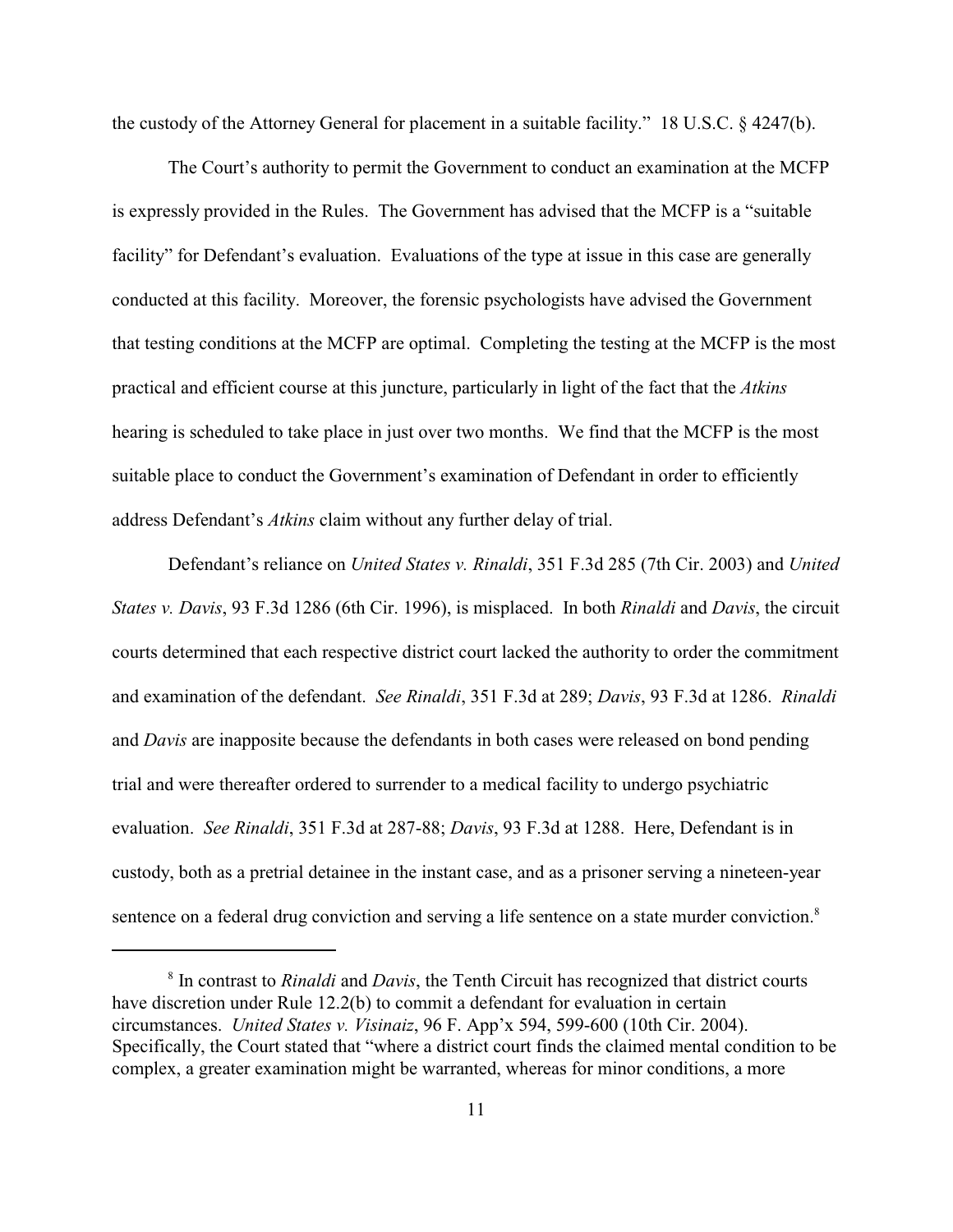#### *3. Sixth Amendment Concerns*

Defendant argues that the Transport Order infringes upon his Sixth Amendment right to counsel. He contends that his access to legal counsel will be "severely restricted" while he is undergoing testing at the MCFP, which in turn will deprive him of the ability to effectively prepare his defense. Defendant's argument is unpersuasive. Trial has been continued for four months. Voir dire of prospective jurors will not begin until November 5, 2012, and opening statements will not begin until January 7, 2013. The Government's examination will last, at most, fifteen days. Defendant's stay at the MCFP will not inhibit counsel's trial preparations. Moreover, Defendant will have access to a telephone to call his legal counsel, and counsel will be permitted to visit with Defendant at the MCFP if they choose to do so. Finally, Defendant's Sixth Amendment argument is undermined by the request that he be transferred to West Virginia for the evaluation. West Virginia is many miles away from his attorneys, who are located in Norristown, Pennsylvania and Mickleton, New Jersey. In any event, we are satisfied that Defendant's ability to consult with his attorneys and prepare for his defense will not be impacted by his short stay at the MCFP.

#### *4. Scope of Examination and Access to Defendant*

Finally, Defendant argues that the Government's testing permits the Government to have greater access to Defendant. He contends that the Government should be afforded, at most, equal access, and the same testing conditions that were afforded to Defendant's experts. Defendant

limited examination would suffice. Accordingly, the extensiveness of the examination may determine the length of such an examination." *Id.* at 599. We are satisfied that when a claim of intellectual disability is made and the issue of malingering is introduced into the analysis, as it is here, the claim is sufficiently complex to require a more extensive evaluation.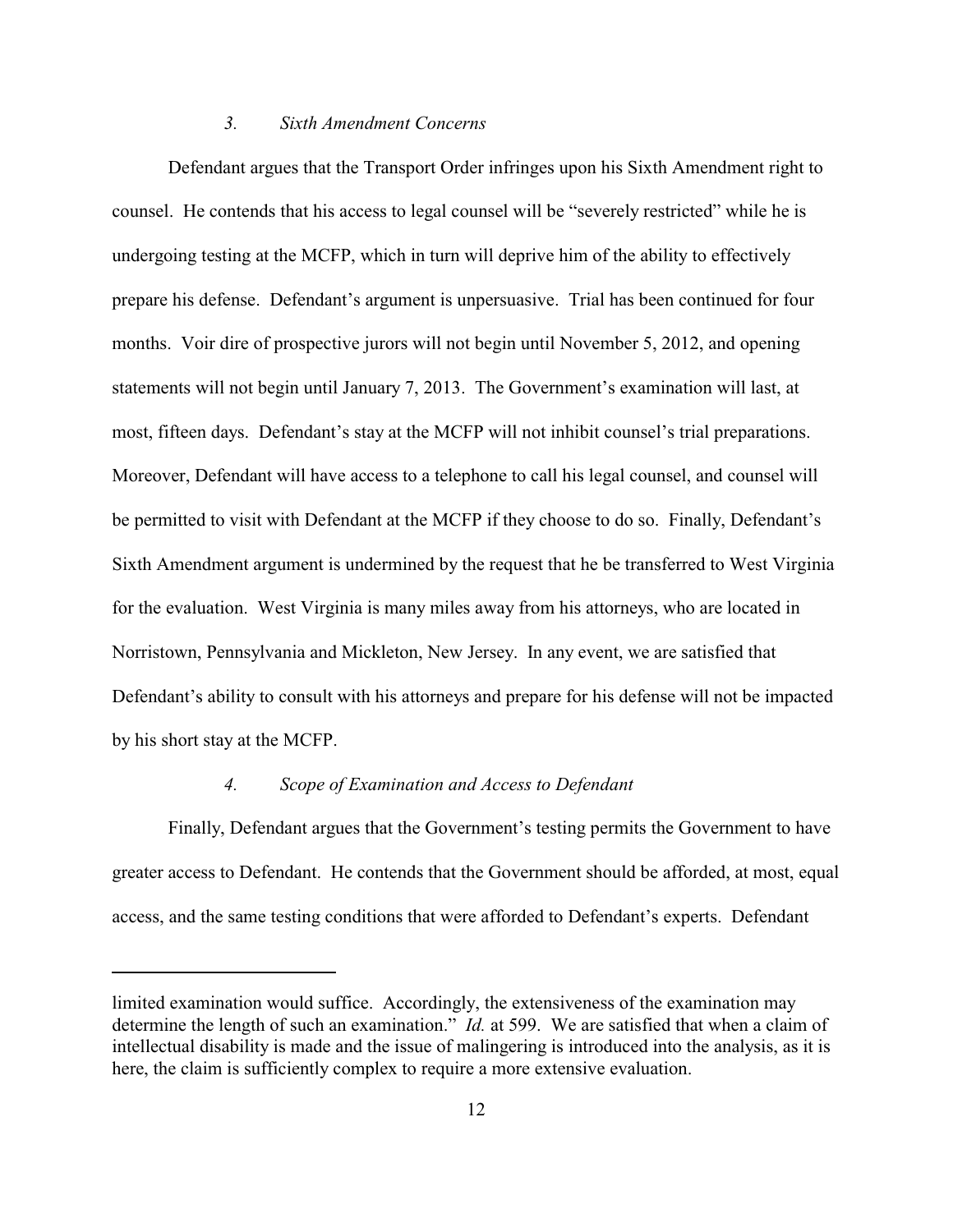claims that the "Government's right to court-ordered testing is meant to create a level playingfield for the defendant's presentation of mental health evidence." (Def.'s Mot. Reconsider 7.) Defendant's concern is that the fact-finder will "inevitably give greater weight" to the opinions of the Government's experts as a result of this greater access to observe and evaluate defendant. However, the fact-finder at an *Atkins* hearing is the Court, not a jury. The Court is in a better position to take into account these concerns when weighing the opinions of the experts. Moreover, Defendant has failed to offer any legal support for the proposition that the Government's examination must mirror the Defendant's examination in terms of its scope, length and substance. Finally, Defendant overlooks the benefit that his experts have had in terms of considering mitigating evidence in their analysis. Such evidence includes free access to Defendant's family members and friends, teachers, employers and other associates. The Government's experts do not have the benefit of such evidence when examining Defendant and determining whether he is intellectually disabled.

We are satisfied that the entry of the Transport Order was perfectly proper. Accordingly, Defendant's Motion to Reconsider the Transport Order will be denied.

#### **B. Motion for Stay**

In addition to filing an appeal of the Transport Order, Defendant also seeks a stay of the Order pending resolution of the appeal by the Third Circuit. Defendant argues that an order committing him to a mental health facility prior to trial is an appealable order, and that therefore, a stay is appropriate. The Government responds that the Transport Order is not a final order subject to interlocutory appeal and that the Third Circuit lacks jurisdiction over the appeal. The Government further argues that because the Transport Order is not a final appealable order,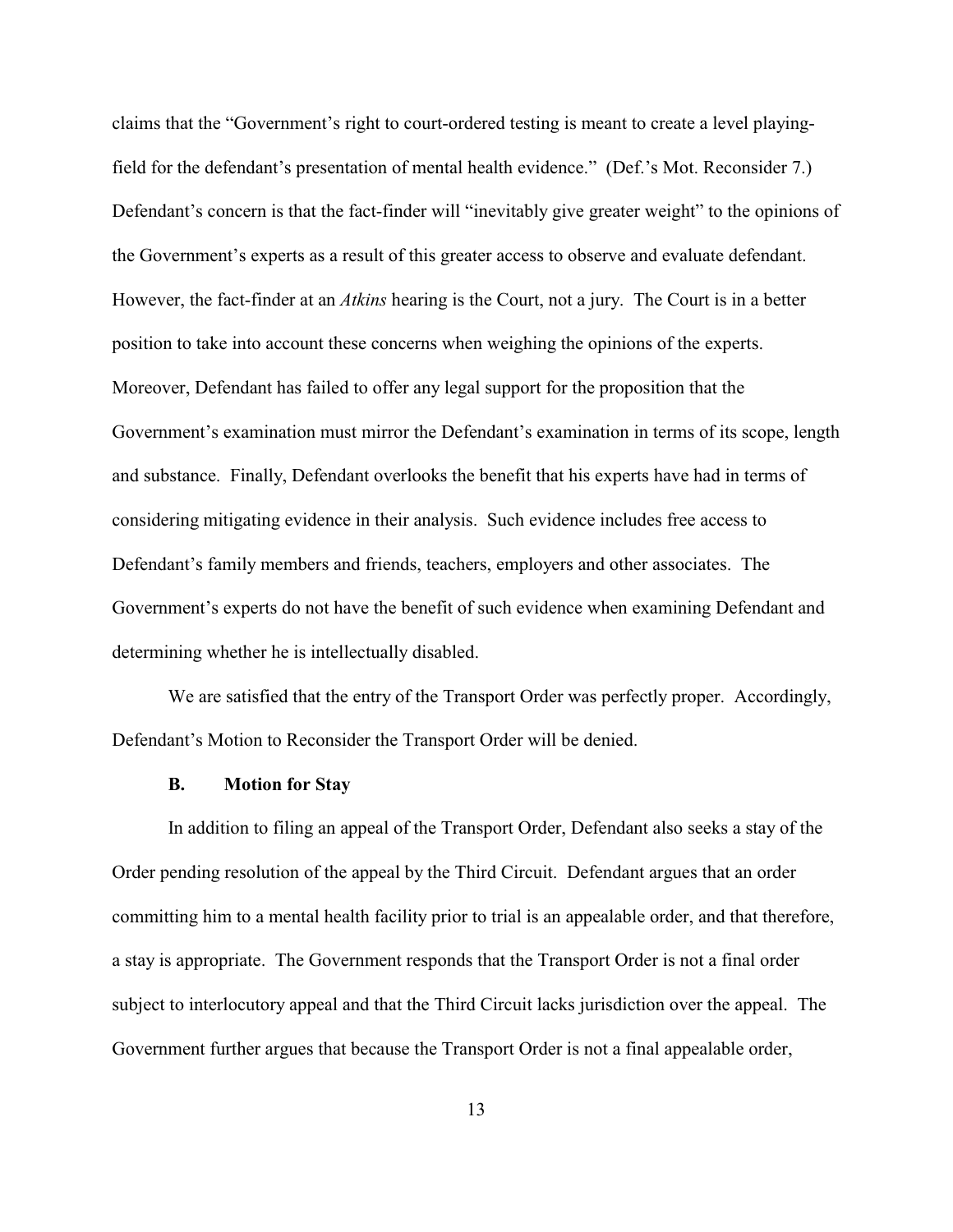Defendant's Motion for Stay should be denied as frivolous.

Appellate courts have jurisdiction over appeals from "final decisions" of district courts. 12 U.S.C. § 1291; *see also United States v. Wecht*, 537 F.3d 222, 227-28 (3d Cir. 2008). Generally, in criminal cases, the final judgment rule is strictly applied and requires defendants to await conviction and sentencing before raising an appeal. *Flanagan v. United States*, 465 U.S. 259, 264-65 (1984). However, the collateral order doctrine, which was established by the Supreme Court in *Cohen v. Beneficial Indus. Loan Corp.*, 337 U.S. 541, 545-47 (1949), provides limited exceptions to the final judgment rule for interlocutory appeals. A collateral order is one that (1) conclusively determines the disputed question, (2) resolves an important issue completely separate from the merits of the action, and (3) is effectively unreviewable on appeal from a final judgment. *Wecht*, 537 F.3d at 228 (quoting *Coopers & Lybrand v. Livesay*, 437 U.S. 463, 468- 69 (1978)). If any prong of the collateral order doctrine is not satisfied, then appellate jurisdiction is improper. *Pierce v. Blaine*, 467 F.3d 362, 369 (3d Cir. 2006).

The Third Circuit has stated that "[a]s a general rule, the timely filing of a notice of appeal is an event of jurisdictional significance, immediately conferring jurisdiction on a Court of Appeals and divesting a district court of its control over those aspects of the case involved in the appeal." *Venan v. Sweet*, 758 F.2d 117, 120 (3d Cir. 1985) (citing *Griggs v. Provident Consumer Disc. Co.*, 459 U.S. 56, 58 (1983)). However, the district court retains jurisdiction if it determines that the appeal is "frivolous." *United States v. Leppo*, 634 F.2d 101, 105 (3d Cir. 1980). The district court also retains jurisdiction when the appeal relates to a non-appealable order or judgment. *United States v. Wilkes*, 368 F. Supp. 2d 366, 367 (M.D. Pa. 2005) (citing *Mondrow v. Fountain House*, 867 F.2d 798, 800 (3d Cir. 1989)). Finally, the district court may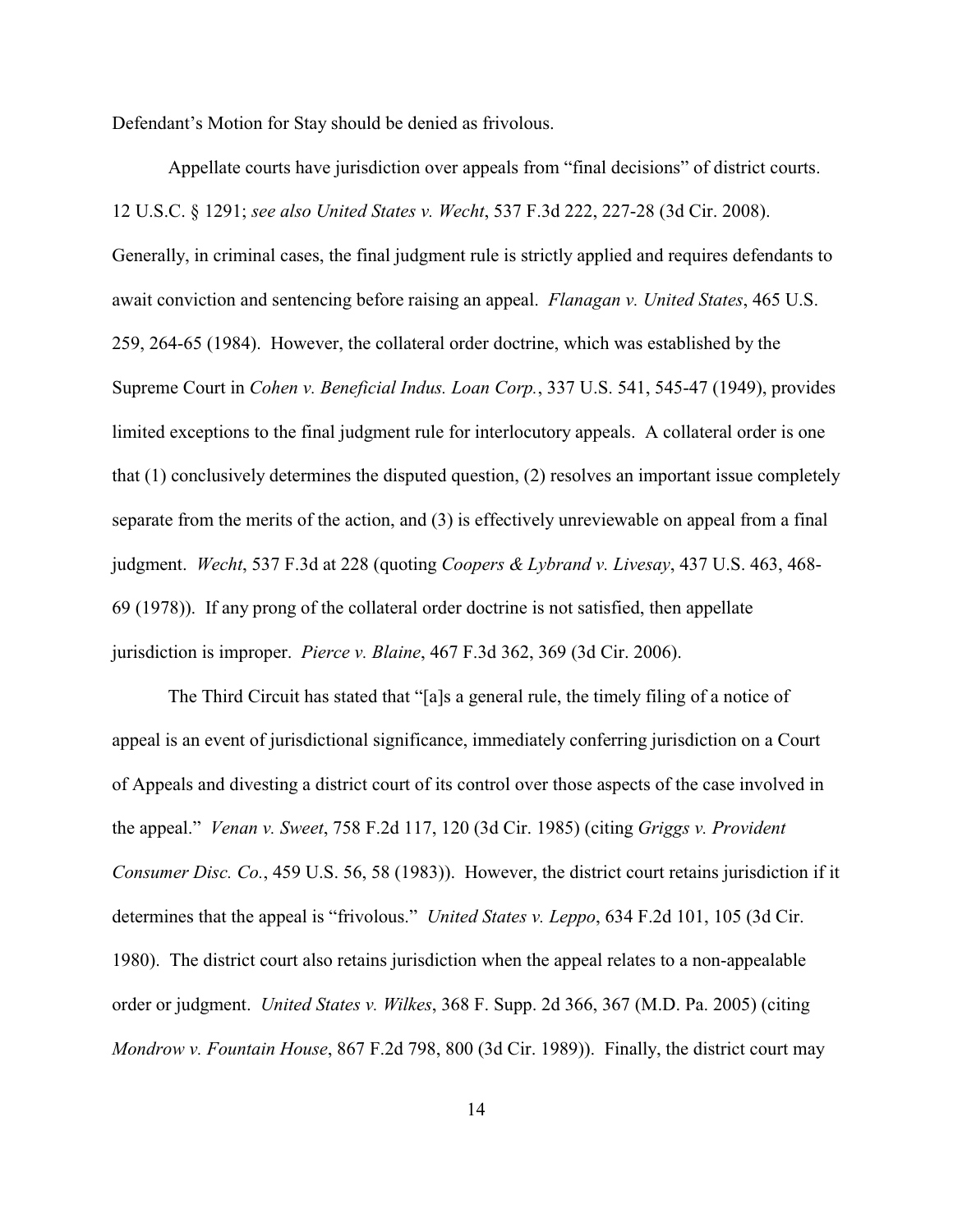proceed in the face of an appeal if "the appeal is taken in bad faith and would result in unwarranted delay." *Id.* (citing cases).

The Transport Order was entered for the purpose of facilitating the Government's examination of Defendant in response to Defendant's *Atkins* claim. As we noted in our Memorandum addressing Defendant's obligation to disclose mental health discovery, the Federal Death Penalty Act, 18 U.S.C. §§ 3591, *et seq*., recognizes the Government's right to be afforded a "fair opportunity" for rebuttal. *See* 18 U.S.C. § 3593(c). This right would be seriously curtailed if the Government were not permitted the opportunity to examine Defendant. *United States v. Webster*, 162 F.3d 308, 339 (5th Cir. 1998) (acknowledging that the government's ability to conduct a psychiatric examination on defendant furthers the goals of providing the government with a fair opportunity for rebuttal and ensuring that the sentence rests on appropriate considerations).

In *Pierce v. Blaine*, 467 F.3d 362 (3d Cir. 2006), the Third Circuit addressed the issue presented by Defendant's Motion for Stay. In *Pierce*, the Court held that an order committing a habeas petitioner for a psychiatric evaluation was not a final order subject to appeal. 467 F.3d at 368-69. The petitioner in *Pierce* had been convicted in state court of murder and sentenced to death. His competency was raised by way of a habeas petition. The district court entered an order committing the defendant to a "long-term" evaluation to determine the petitioner's competency. *Id.* at 368. The Third Circuit determined that the collateral order doctrine did not apply and dismissed the appeal for lack of jurisdiction. *Id*. at 369-70. The Court's holding turned on the second prong of the collateral order doctrine, which looks to whether the commitment order resolved an *important* question completely separate from the merits of the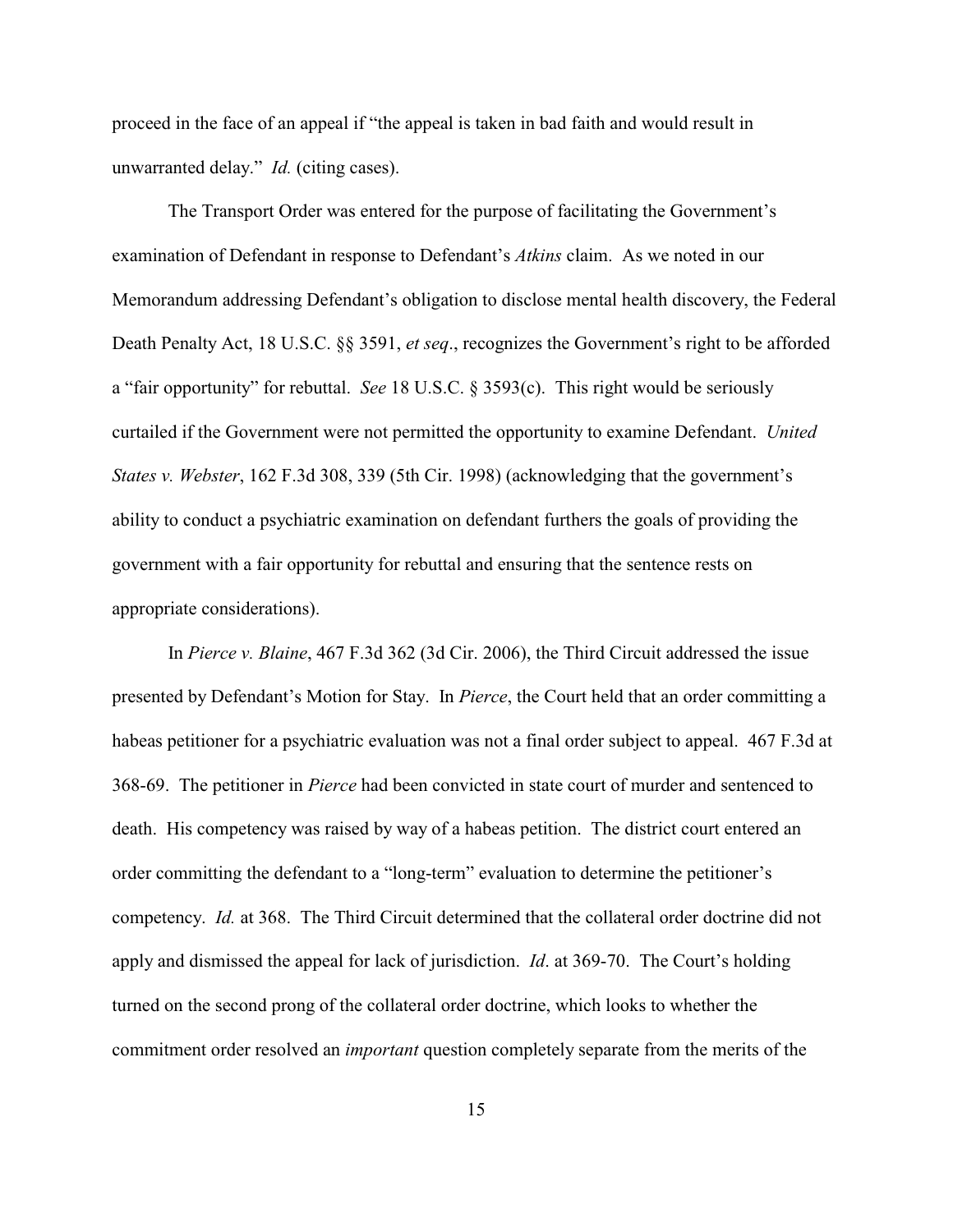action. Distinguishing cases where commitment orders were found to be collateral and appealable, the Court emphasized a distinction between defendants who were in the custody of a prison facility when ordered to undergo an examination and defendants who were not in custody:

Thus, *Deters*, *Weissberger*, *Rinaldi*, and *Davis* all involved individuals who were not in custody at the time of the commitment orders. The Court's analysis of the issue whether the commitment order was important and effectively unreviewable on appeal from a final judgment turned on a loss of liberty. There is nothing "important," as that term is understood under *Cohen*, about the issue raised by this appeal as [the defendant] is in custody as a death row inmate. The cases cited by the Commonwealth are not persuasive in the context of this case, because [the defendant] will be in custody in one place or another. Importance has a particular meaning under *Cohen*. It does not only refer to general jurisprudential importance. Rather, an issue is important if the interests that would potentially go unprotected without immediate appellate review are significant relative to efficiency interests sought to be advanced by adherence to the final judgment rule.

*Pierce*, 467 F.3d at 370-71 (internal quotations and citations omitted).

Defendant will not suffer a loss of liberty by being temporarily transferred to the MCFP for the Government's expert testing. He is already in custody on both federal and state convictions. Moreover, there are no other "important" interests at stake by this transfer that justify abandoning the final judgment rule. Defendant will continue to have access to his legal counsel, either by telephone or by attorney-client visits. His stay at the MCFP will only last fifteen days, after which time he will be returned to the FDC in Philadelphia. With the trial now postponed until January 2013, Defendant will have more than ample time to continue trial preparations. Defendant has failed to establish that the collateral order doctrine applies here. We reject Defendant's argument that the Transport Order constitutes an appealable order. As noted above, *see* supra § III.A.2., *Rinaldi* and *Davis* are easily distinguished. Those cases conclude that an order committing a defendant released on bail to an involuntary psychiatric evaluation was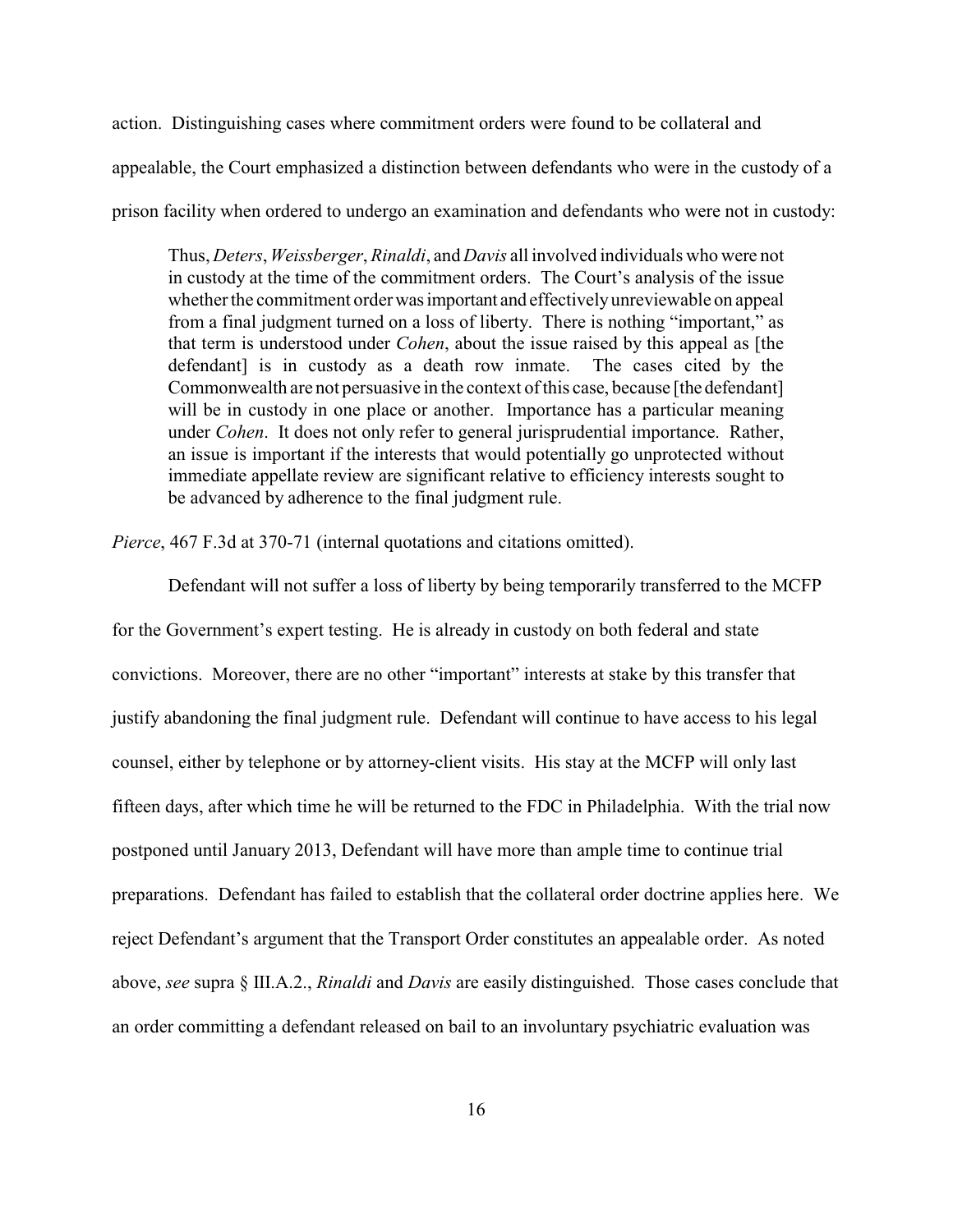reviewable under the collateral order doctrine.<sup>9</sup>

Like the Court *Pierce*, we are compelled to conclude that the Transport Order is a nonappealable order and that Defendant's appeal is therefore frivolous. *See Wilkes*, 368 F. Supp. 2d at 367. Accordingly, a stay of the Transport Order is not appropriate and will be denied. *See United States v. Stuler*, No. 08-273, 2009 U.S. Dist. LEXIS 38805, at \*1 (W.D. Pa. May 7, 2009) (denying motion for stay where defendant's appeal to the Third Circuit related to a nonappealable order and was patently frivolous).

<sup>&</sup>lt;sup>9</sup> Defendant's argument that *Pierce* is not controlling is equally unavailing. Defendant claims that, in *Pierce*, the defendant was a habeas petitioner who unlike Defendant, had already been convicted and was no longer entitled to the presumption of innocence. The Third Circuit could have easily distinguished *Deters*, *Weissberger*, *Rinaldi*, and *Davis* on this basis. However, the Third Circuit took no issue with the procedural posture of the petitioner's case. Instead, the Court found determinative the distinction between defendants in custody when ordered to undergo an examination and defendants not in custody.

Defendant also claims that *Pierce* is distinguishable as it relates to the second prong of the collateral order doctrine. This prong requires that the order resolve an important issue completely separate from the merits of the action. In *Pierce*, the Third Circuit determined that the issue of defendant's competency was not completely separate from the merits of his case since competency was the primary basis for his habeas petition. Although we agree with Defendant that the determination of his claim of intellectual disability is separate from the issue of his guilt or innocence, Defendant's argument nonetheless fails to establish the second prong of the collateral order doctrine. The Transport Order does not *resolve* the issue of Defendant's claim of intellectual disability. It merely facilitates the Government's ability to conduct an examination in order to prepare for the *Atkins* hearing.

Finally, we reject Defendant's argument that the Transport Order is more harmful than the commitment order in *Pierce*. Contrary to Defendant's contentions, his temporary stay at the MCFP does not provide the Government with greater access to him or create a "serious imbalance in information" between the parties. Defendant's experts had the benefit of mitigation evidence, including the interviews of individuals in Defendant's life. Clearly, the Government does not have the same access. Transferring Defendant to Missouri for testing does not create a constitutionally significant imbalance.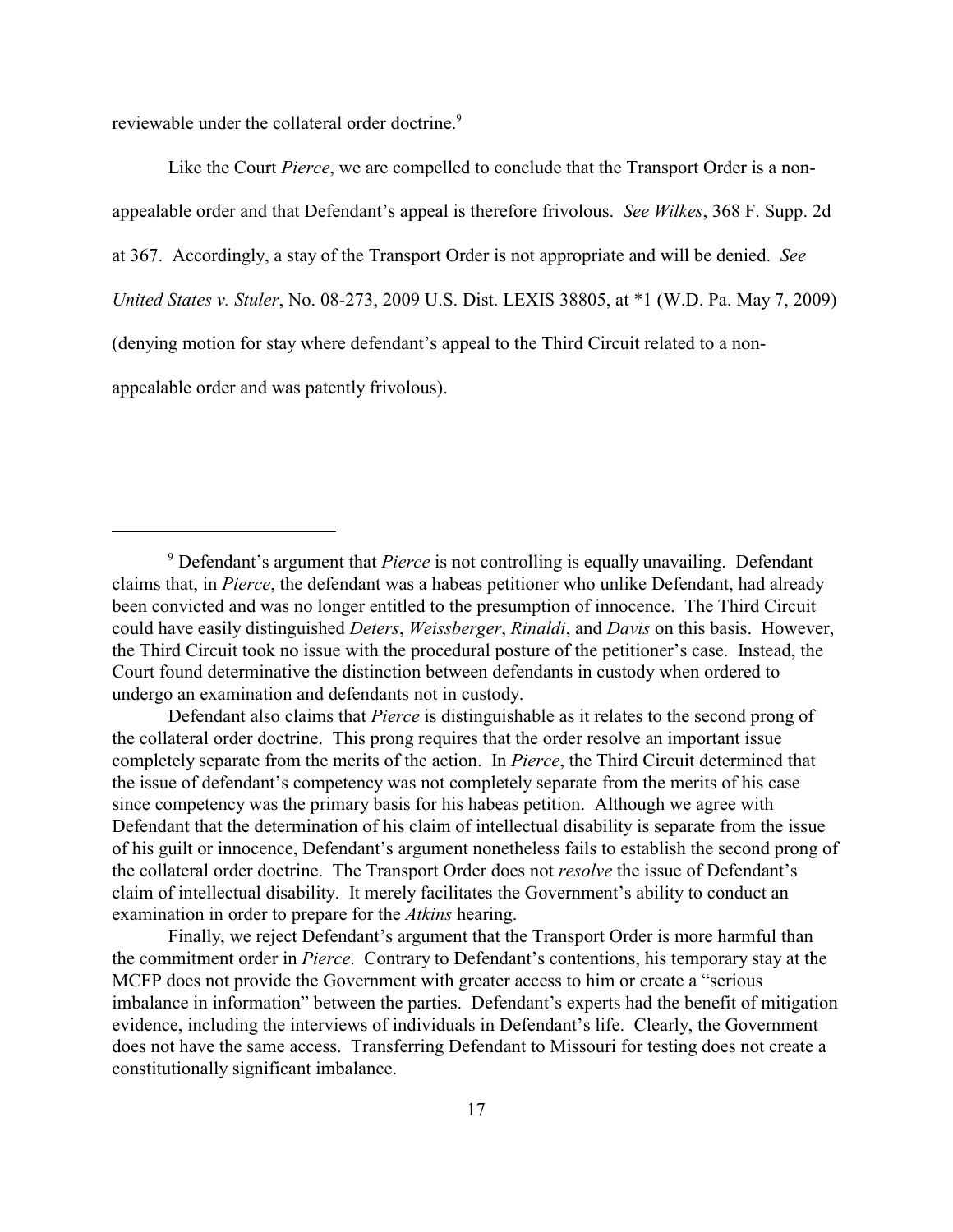# **III. CONCLUSION**

For the foregoing reasons, Defendant Steven Northington's Motion to Reconsider

Transfer and Motion for Stay are denied.

An appropriate Order will follow.

**BY THE COURT:**

 $CS/H$ 

**R. BARCLAY SURRICK, J.**

**\_\_\_\_\_\_\_\_\_\_\_\_\_\_\_\_\_\_\_\_\_\_\_\_\_\_\_**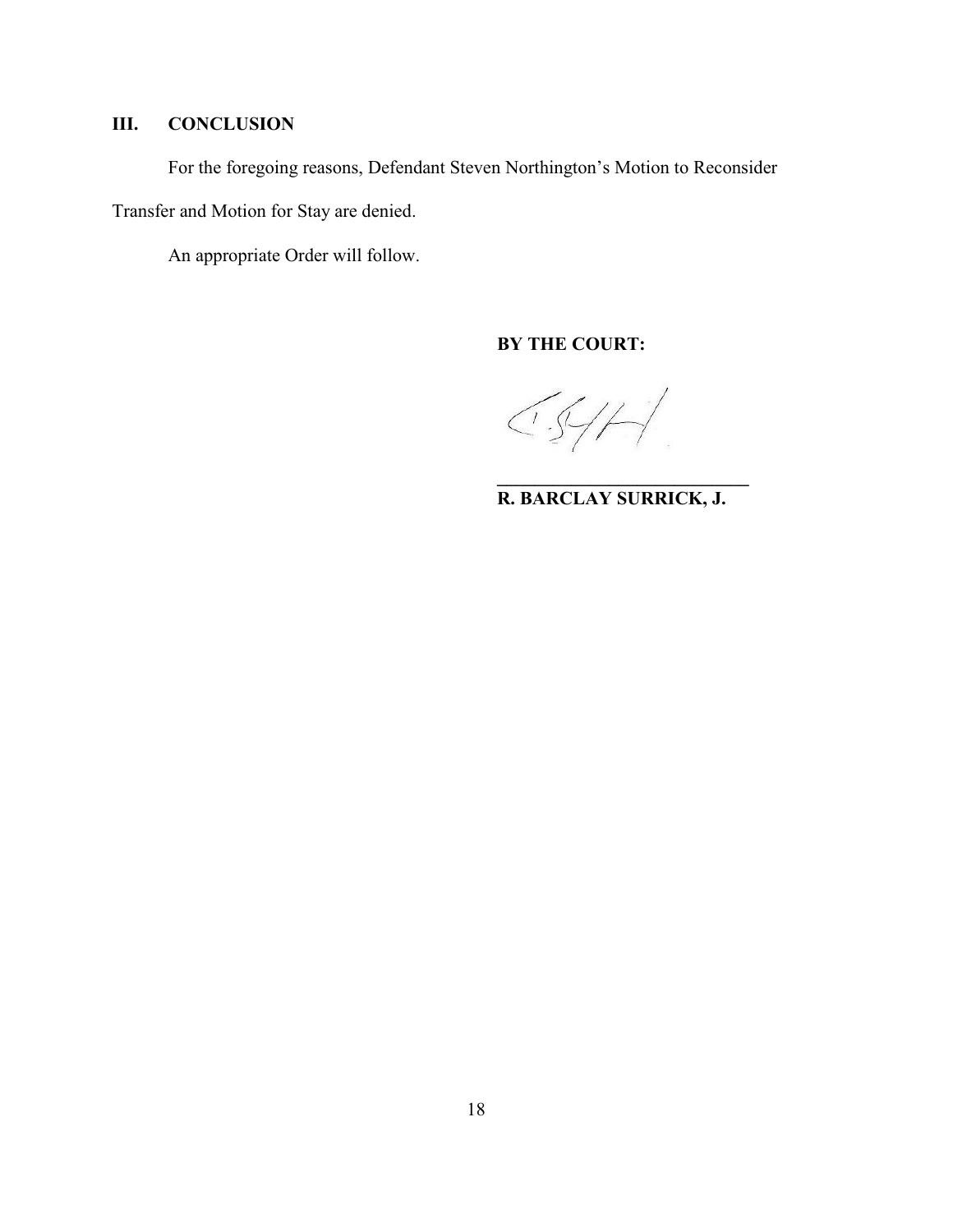# IN THE UNITED STATES DISTRICT COURT FOR THE EASTERN DISTRICT OF PENNSYLVANIA

| UNITED STATES OF AMERICA |                 |
|--------------------------|-----------------|
|                          | CRIMINAL ACTION |
|                          |                 |
|                          | NO. 07-550-05   |
| STEVEN NORTHINGTON       |                 |

#### **O R D E R**

**AND NOW** this  $10^{th}$  day of August , 2012, upon consideration of Defendant Steven Northington's Motion to Reconsider Transfer (ECF No. 555) and Motion for Stay (ECF No. 562), and all documents submitted in support thereof, and in opposition thereto, it is **ORDERED** as follows:

- 1. Defendant's Motion to Reconsider Transfer is **DENIED**.
- 2. Defendant's Motion for Stay is **DENIED**.
- 3. The Order to Transport Defendant to MCFP Springfield (ECF No. 552), which was entered on July 25, 2012, is amended to include the following:
	- A. The U.S. Bureau of Prisons and the U.S. Marshals shall transport Defendant Steven Northington, Reg. No. 58967-066, to MCFP Springfield, in Springfield, Missouri forthwith, in order to facilitate psychological testing of Defendant by the Government. The Government shall advise counsel for Defendant of the date on which the testing will begin.
	- B. Forensic psychologists Dr. Robert L. Denney, and Dr. Lee Ann Preston Baecht are permitted to conduct the psychological testing of